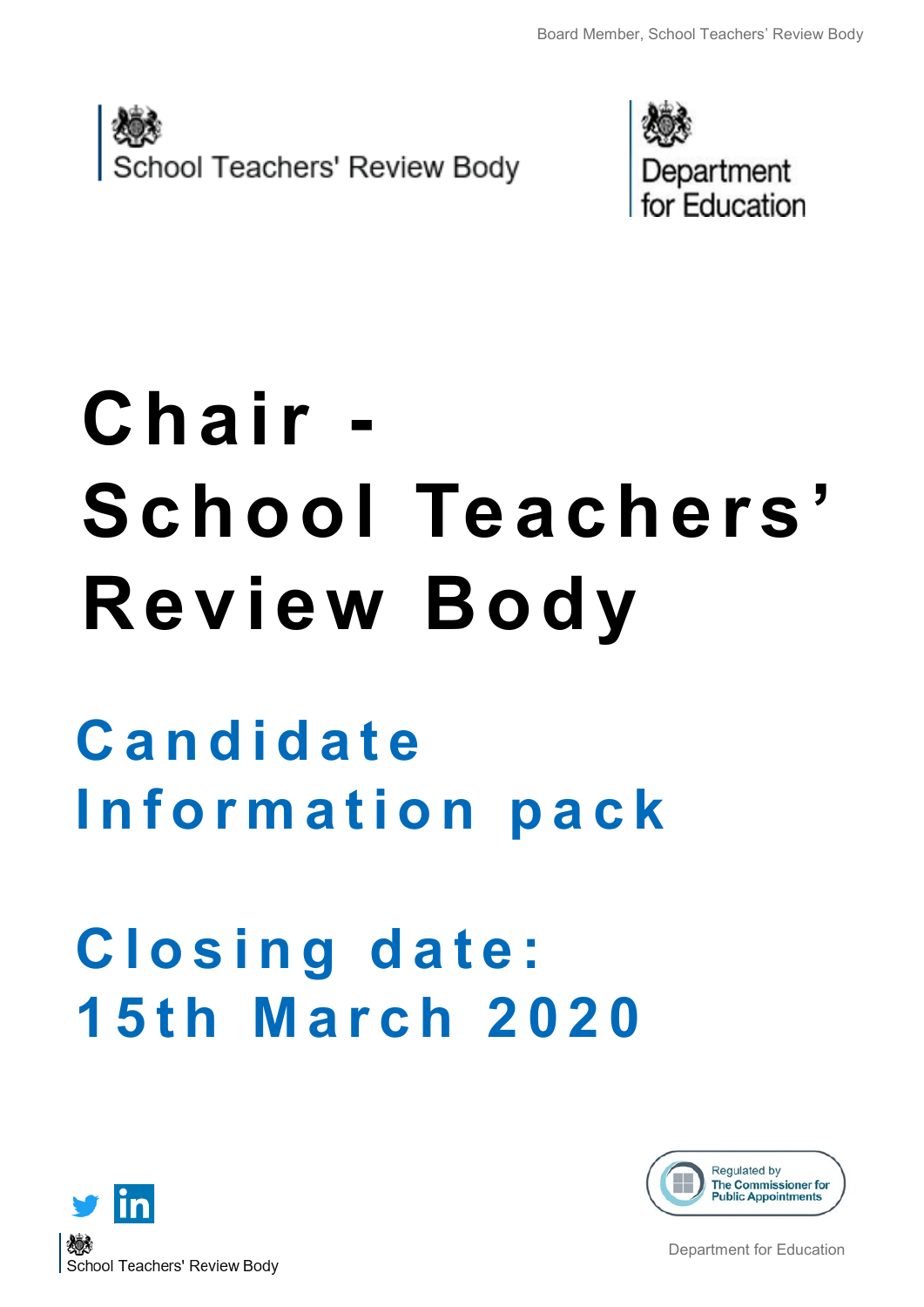### **C o n t e n t s**

| About Us                    | 3  |
|-----------------------------|----|
| <b>Your Work</b>            | 4  |
| Who We're Looking For       | 5  |
| <b>Board Diversity</b>      | 6  |
| How to Apply                | 7  |
| <b>Terms of Appointment</b> | 8  |
| Complaints                  | 12 |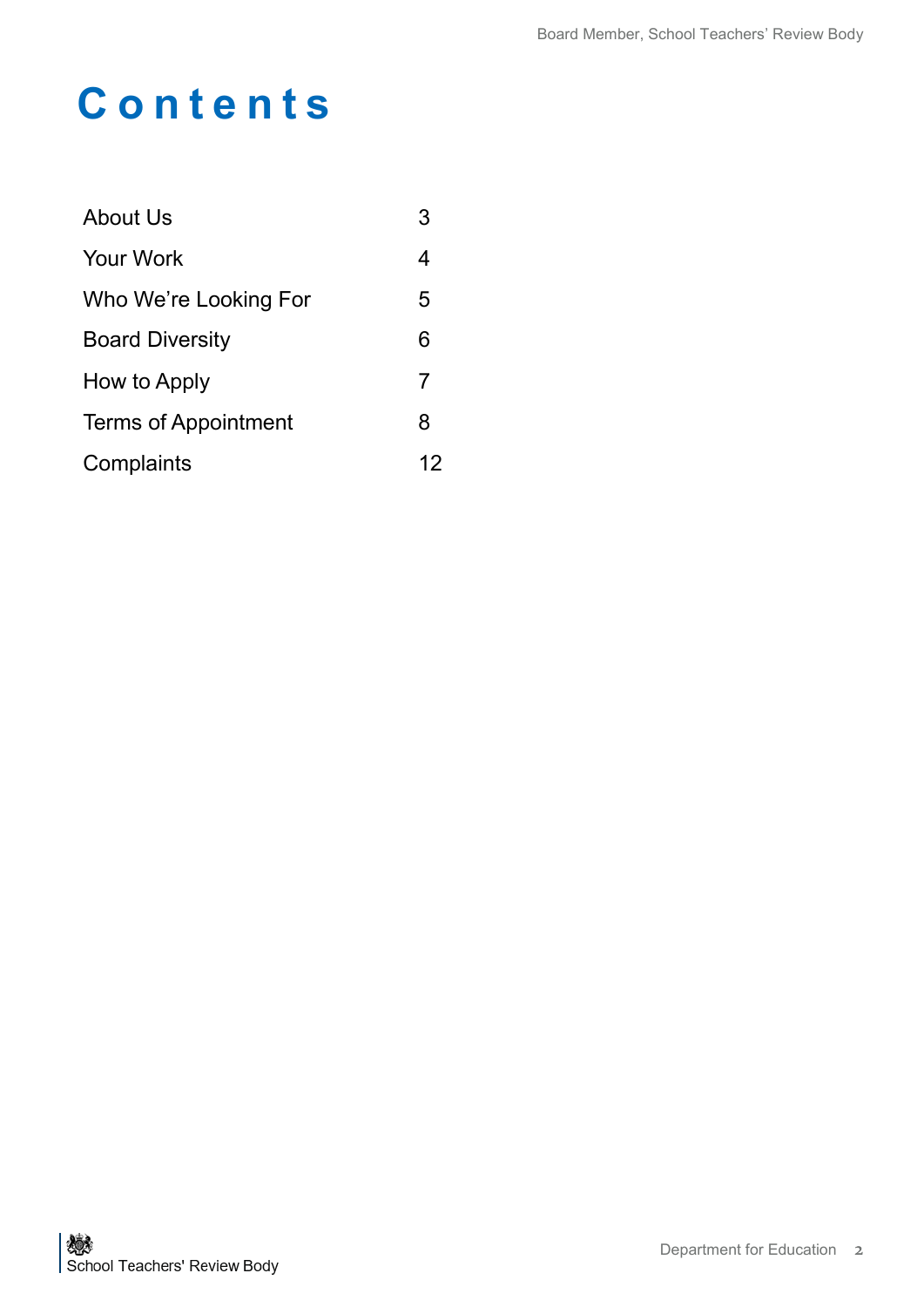### **A b o u t U s**

The School Teachers' Review Body (STRB) is an independent body, which makes recommendations to the Government on the pay and conditions of school teachers in England. Its work has a direct impact on teachers, headteachers and school governing bodies, and through them, on the education of children and young people. The Secretary of State normally issues one remit per year for the STRB to consider.

The STRB assesses evidence from Government and organisations representing schools and the teaching profession, and visits schools and local authorities to develop its understanding of issues facing teachers. In recent years, the STRB has been asked to report on a variety of matters, including establishing a stronger link between teachers' pay and performance, and providing greater flexibilities for governing bodies to produce individual pay policies for their schools.

Further information on the STRB can be found here: https://www.gov.uk/government/organisations/school-teachers-review-body

Secretariat support for the STRB and the other seven Pay Review Bodies is provided by the Office of Manpower Economics (OME), a non-statutory public body. The OME is staffed by civil servants but operates independent of the Government. Further information about the work of the Pay Review Bodies, including Review Body reports, can be found on the OME website at: [https://www.gov.uk/government/organisations/office](https://www.gov.uk/government/organisations/office-of-manpower-economics)-of-manpower-economics

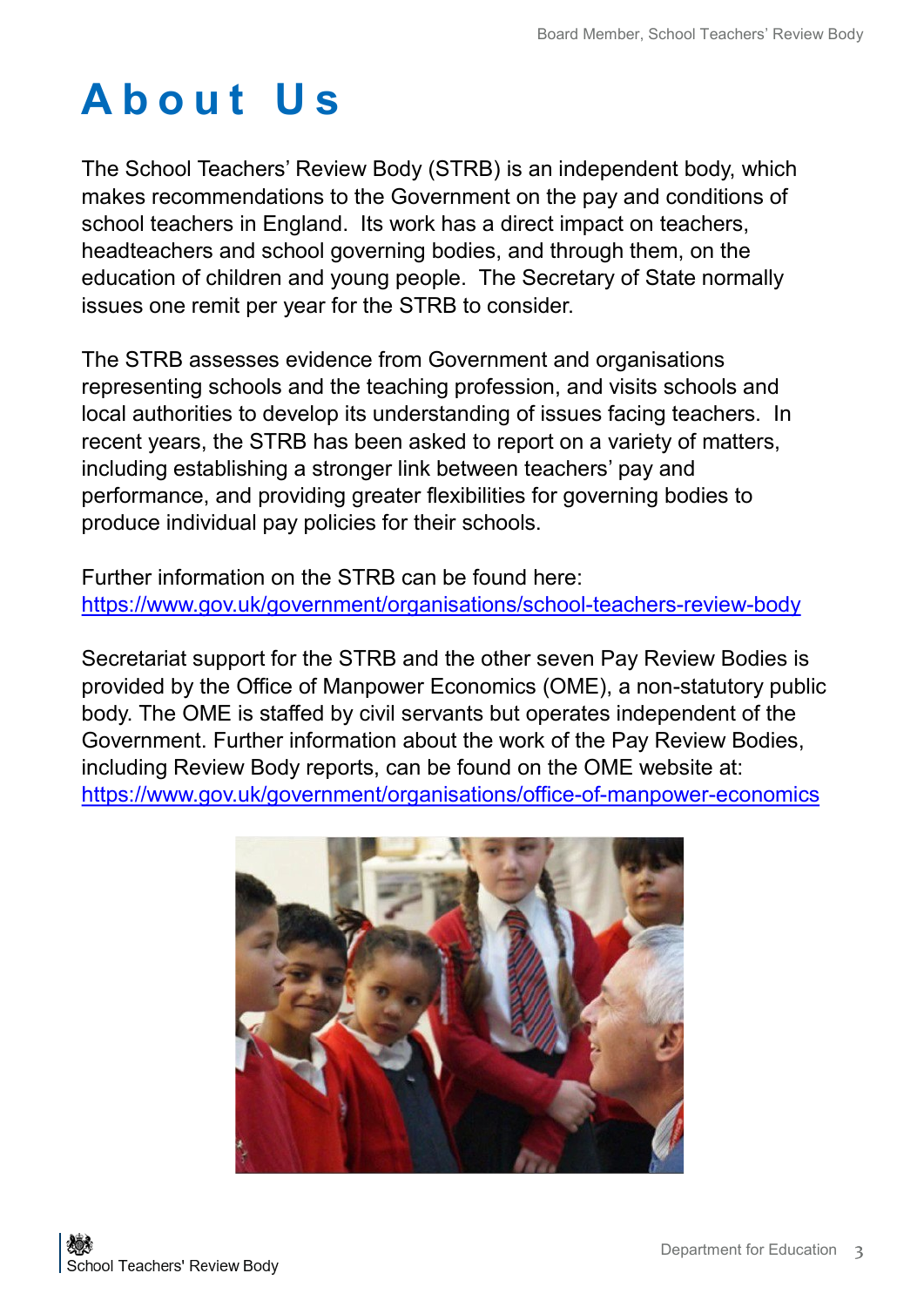### **Y o u r W o r k**

As Chair of the STRB, you will be responsible for providing strategic leadership and direction to the STRB in fulfilling its functions as a public body; and for delivering high quality recommendations in response to the matters that have been referred to the STRB by the Secretary of State. You will do this by:

- leading the work of the STRB in a way that deals comprehensively with the matters that have been referred to it; where necessary challenging existing assumptions; making effective use of the skills and expertise of the other members of the STRB; and providing effective challenge to the evidence and representations that are submitted to the STRB by the wide range of consultees;
- shaping the development of the STRB's response to remits from the Secretary of State, including analysing written and oral evidence, reaching decisions, considering draft reports and official records of the round;
- effectively managing stakeholder relationships, recognising stakeholders' differing priorities and perspectives (e.g. trade unions);
- effectively chairing meetings of the STRB, including representation sessions with consultees;
- managing the conduct of STRB business, operating in accordance with legal requirements (e.g. to ensure its approach is in line with equality legislation) and the code of conduct for board members of public bodies;
- representing the views of the STRB to consultees and the wider public.

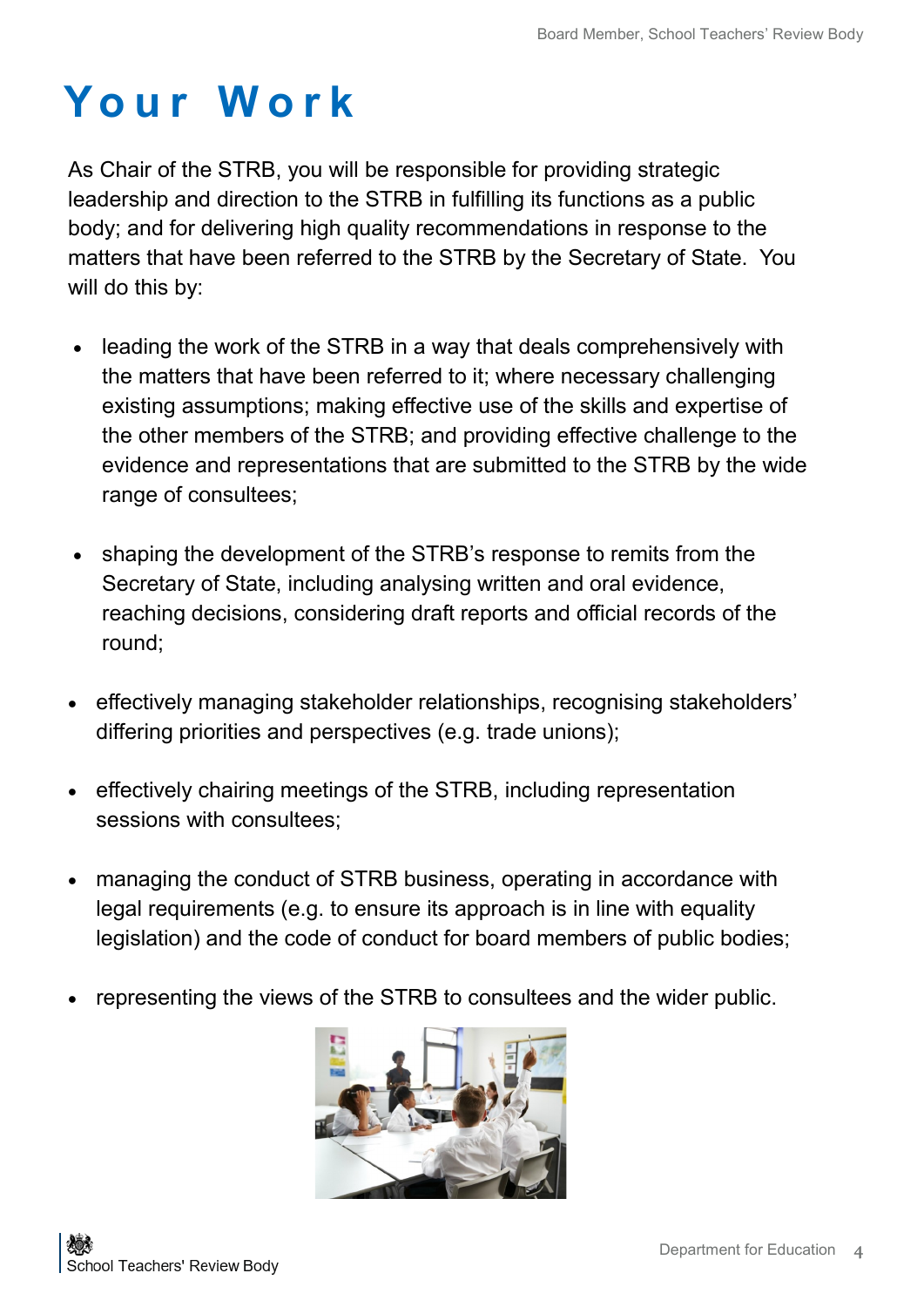### **W h o W e ' r e L o o k i n g F o r**

Applicants will be assessed against the following criteria. In your application **you should demonstrate clearly how you meet each of these requirements of the post**.

- Expertise of providing strong leadership at a senior level in a complex organisation.
- A detailed knowledge and understanding of pay, remuneration, performance management, labour market and reward issues and a strong understanding of the policy, financial and operational constraints that impact on remuneration decisions, especially in the public sector.
- Expertise in analysing and interpreting detailed information such as statistical and economic data and information on legal, policy and HR matters and to draw appropriate conclusions.
- Able to command the respect of others quickly, particularly those of opposing views, and to facilitate agreement across a wide range of perspectives and attitudes.
- Experience of chairing a group with diverse skills and experience to reach a well-founded consensus.
- Excellent communication skills, including the ability to challenge and engage courteously with others in debate and logical argument.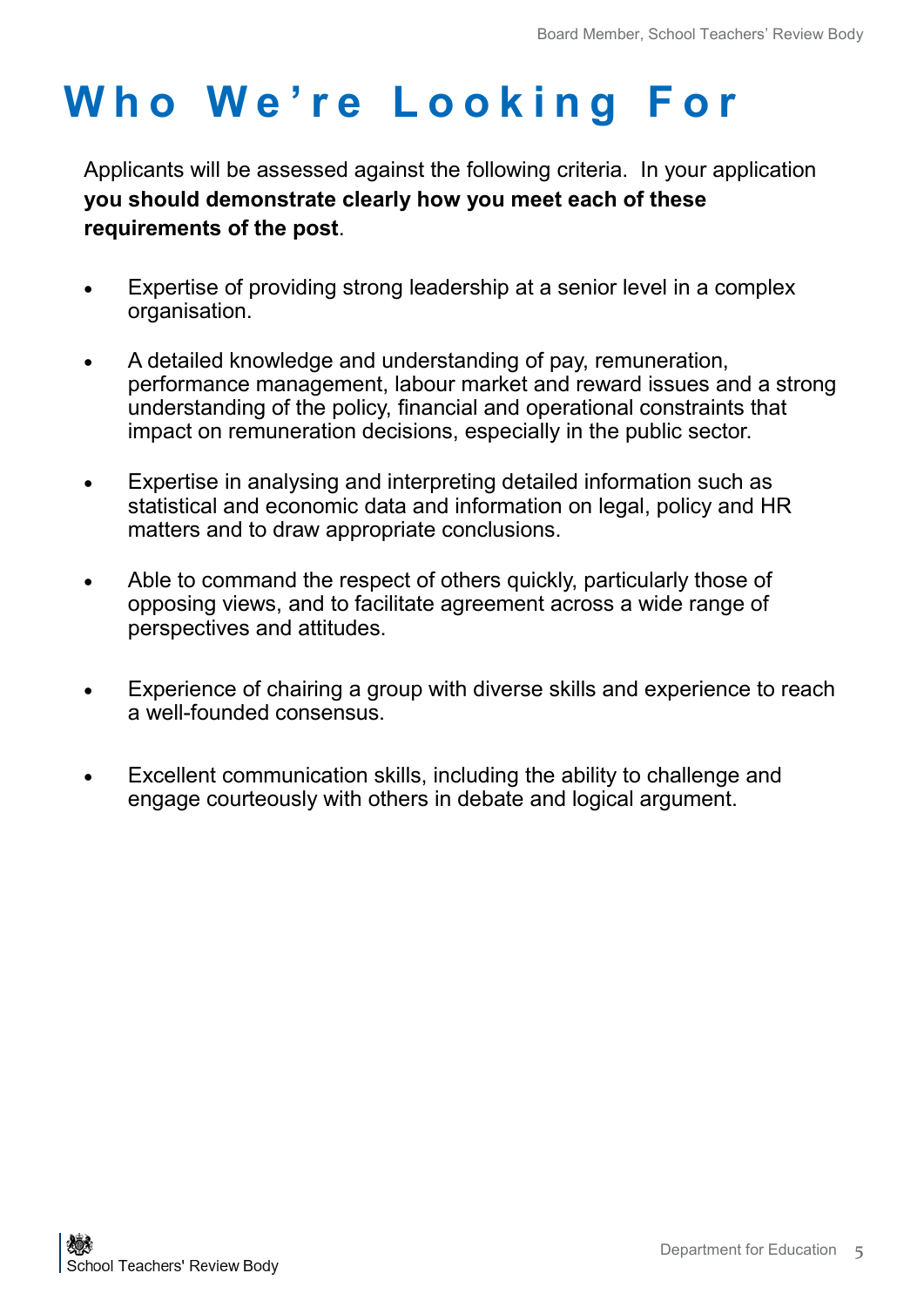### **B o a r d D i v e r s i t y**

The Department for Education is committed to the principle of public appointments on merit with independent assessment, openness and fairness of process and to providing equal opportunities for all.

We are focussed on equality of opportunity for all, and particularly welcome applications from women, people with disabilities, LGBT candidates and those from black, Asian and minority ethnic backgrounds. Both UK nationals and international candidates are encouraged to apply.

We ask that all applicants complete an anonymised Diversity Monitoring Form used for data gathering information only in order to ensure Departments are recruiting from the widest possible pool. The information you provide is held by the Public Appointments team and not shared with the selection panel.







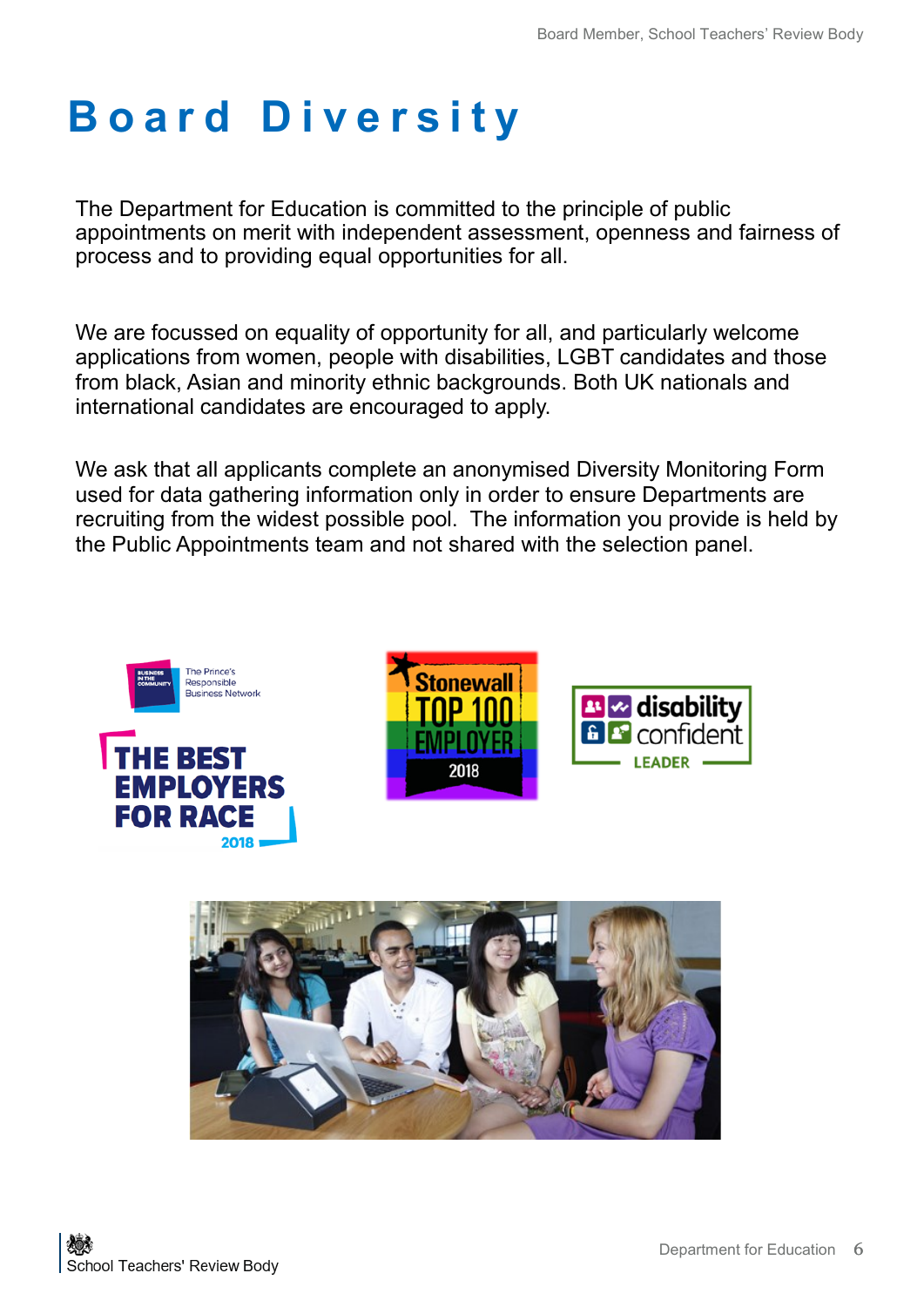### **H o w t o A p p l y**

#### **The closing date for applications is 15th March 2020.**

Information on the timetable for this campaign, selection process, requisite security clearance, and the Advisory Assessment Panel can be found on the Centre for Public Appointments website: <https://publicappointments.cabinetoffice.gov.uk/>

Please submit the following documents by email to: [PublicAppointments.APPLICATIONS@education.gov.uk](mailto:PublicAppointments.APPLICATIONS@education.gov.uk)

- 1. A covering letter not exceeding two sides of A4 paper. (Arial size 12).
- 2. A CV.
- 3. Candidate application form.
- 4. Diversity form.

Please include the vacancy title in the subject box and submit each application document as a separate attachment.

We are happy to accept applications in alternative formats from applicants who, for reasons of disability, may find it difficult to fill in our standard form. If you wish to have a chat with us about reasonable adjustments please contact us at: [PublicAppointments.APPLICATIONS@education.gov.uk](mailto:PublicAppointments.APPLICATIONS@education.gov.uk)

#### **Please note the following:**

- **we cannot accept applications submitted after the closing date;**
- **applications will be assessed solely on the documentation provided; please refer to the advert and checklist above to ensure you have provided everything requested;**
- **applications will be acknowledged upon receipt;**
- **feedback will only be given to candidates unsuccessful following interview.**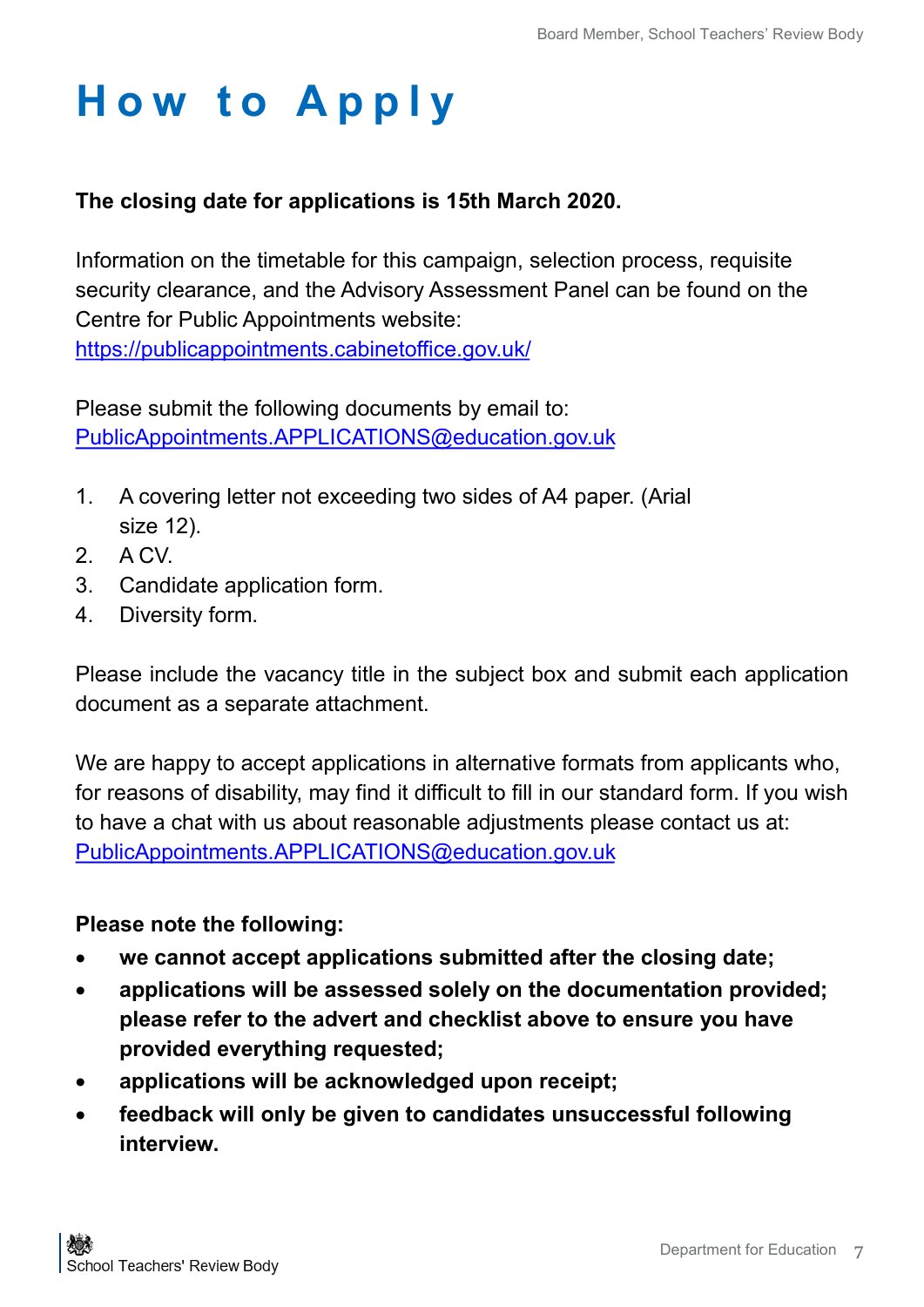#### **Remuneration and allowances**

- The Chair receives a fee of £350 per day for time spent in meetings and on visits. No additional fee is paid for any time spent in preparation or travelling.
- Members can claim reimbursement for reasonable travel and subsistence costs incurred on STRB business at rates set centrally. The allowance and all expenses are published as part of government transparency.
- Remuneration is taxable under Schedule E and subject to Class 1 National Insurance contributions. It is not pensionable. Further detail on this will be given to successful candidates.
- If you receive benefits, your appointment may have an effect on your entitlement. If you are in receipt of benefits, you should seek advice from HMRC.

#### **Appointment and tenure of office**

- The appointment of the chair will be made by the Prime Minister, at the recommendation of the Secretary of State for Education, usually for a three -year period.
- Reappointments may be made at the end of the period of office for a further term of up to three years, at the discretion of Ministers. There is no entitlement to reappointment. If reappointed, the total time served in post will not exceed six years.
- It should be noted that this post is a public appointment. Therefore, such appointments are not normally subject to the provisions of employment law.
- Successful candidates will be expected to start on 1st September 2020.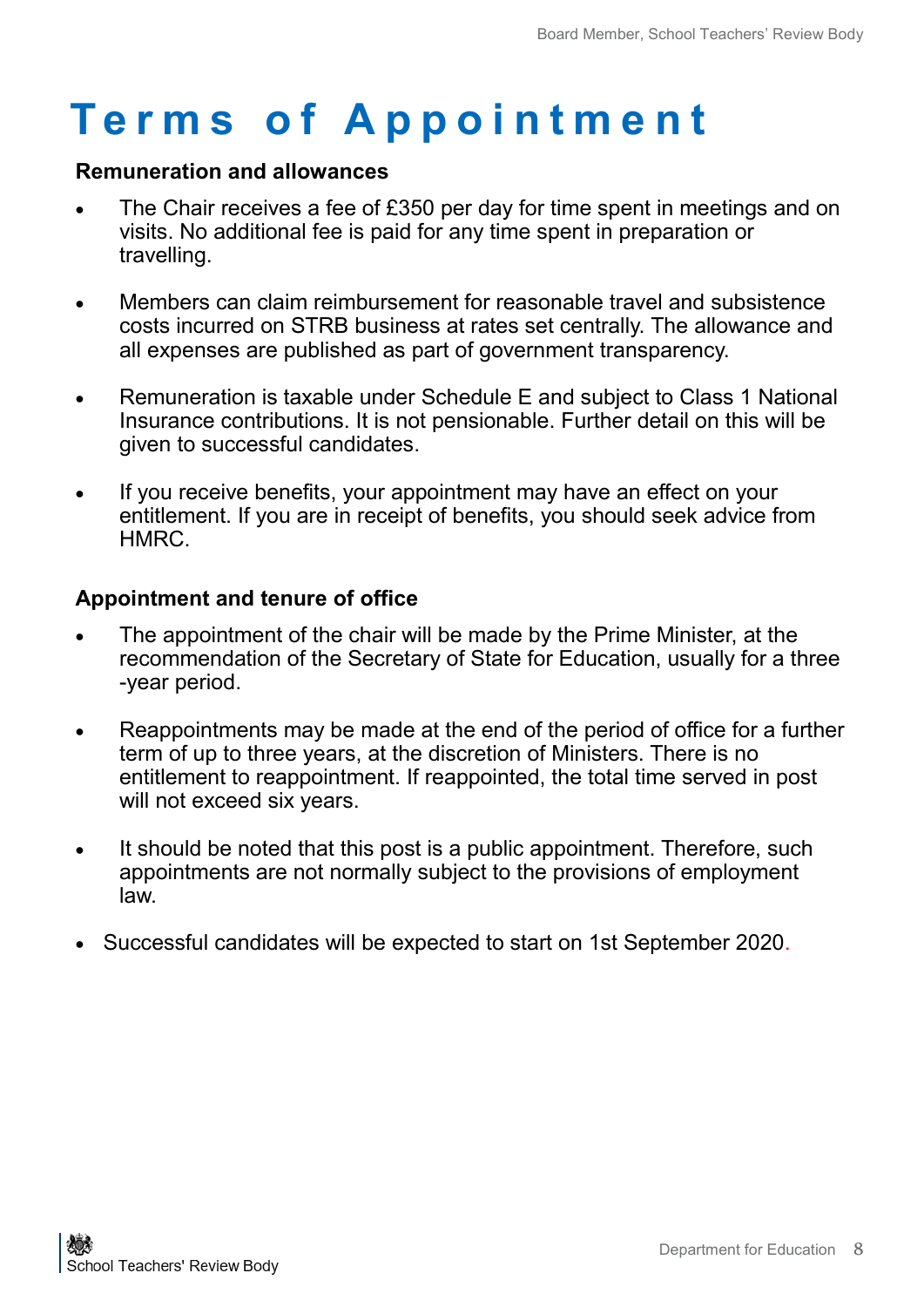#### **Time commitment**

- Full attendance for STRB duties is expected.
- Time commitment will vary depending on the work programme, but is likely to be around 30 full days per year, plus preparation time for reading meeting papers.
- Meetings are held in central London usually on Fridays.
- Attendance at occasional meetings with HM Treasury and other Pay Review Body chairs and members.
- The STRB also visits schools and local authorities across England to talk directly to teachers and school leaders and so develop its understanding of the issues they face.

Members are provided with finalised meeting schedules only after a remit is issued. In general, the STRB will have a remit from September through to May, and will have fortnightly meetings initially, becoming weekly towards the end of the production of the report (e.g. from February to May). There are also oral evidence sessions, where three or four days' work will be scheduled over a week or fortnight. In recent years, these have usually taken place in February or March.

Visits to schools generally take place outside the busy remit periods, e.g. in June, July, September or October. These can take place on any day of the week to fit in with schools and local authorities.

The STRB Chair will need to be flexible, as the time commitment can increase depending on the number and complexity of the remits issued.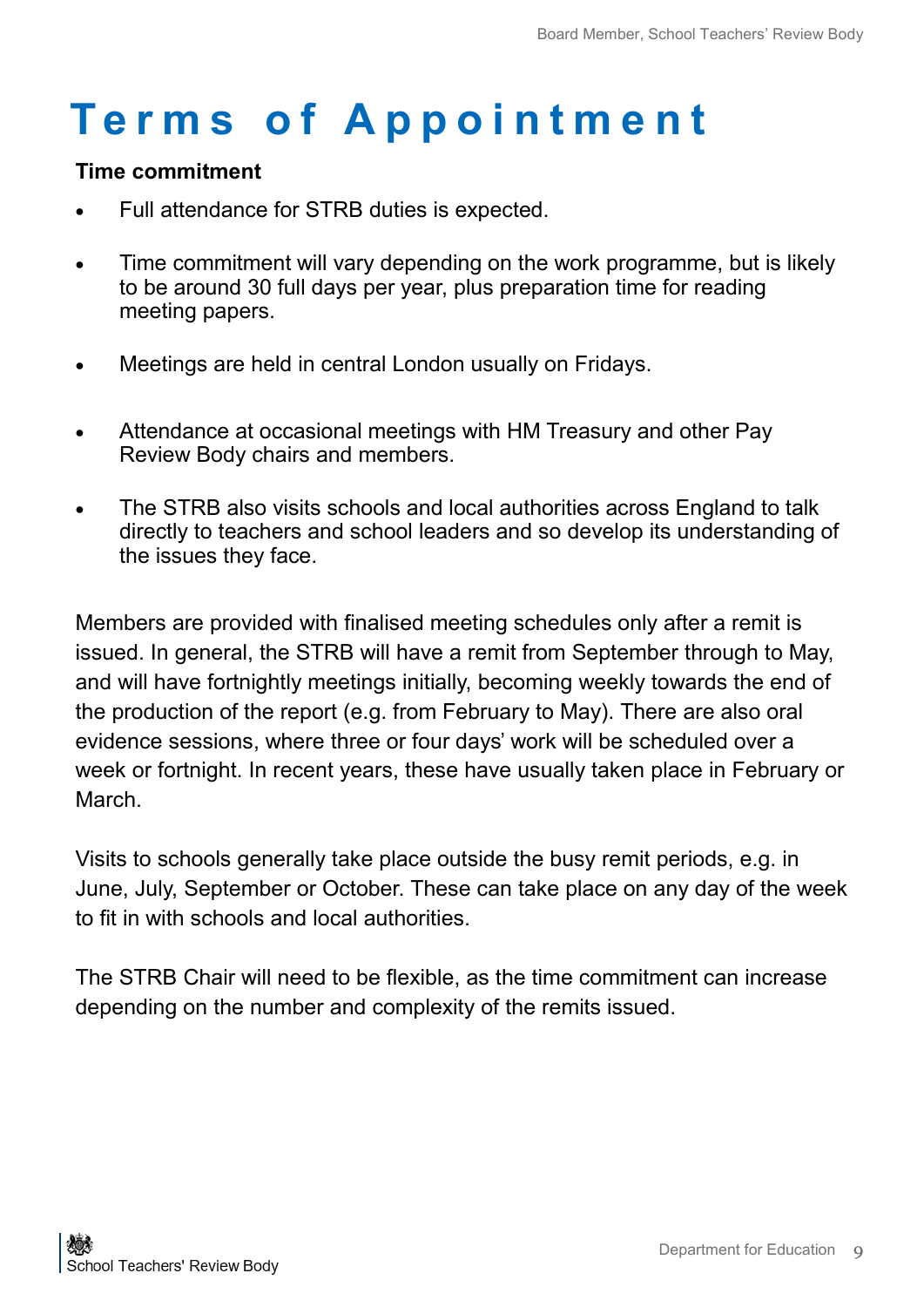#### **Eligibility and disqualifications from appointment**

Candidates who chair or are a member of another Pay Review Body may apply but would need to resign their current position on the other Review Body if appointed.

Serving teachers or headteachers may apply but can only be appointed if they resign from their post. Serving civil servants may also apply but can only be appointed if they resign from their Civil Service post.

There are circumstances in which an individual will not be considered for appointment. They include:

- anyone employed in a profession covered by the STRB's remit, or whose income is affected by the STRB's decisions (i.e. with a close family member who is affected by the STRB's decisions);
- people who have received a prison sentence or suspended sentence of 3 months or more in the last 5 years;
- people who are the subject of a bankruptcy restrictions order or interim order;
- people who have had an earlier term of public appointment terminated for certain reasons, for example poor performance or misconduct;
- people under a disqualification order under the Company Directors Disqualification Act 1986;
- people who have been removed from trusteeship of a charity;
- people occupying paid party political posts; holding sensitive, senior or prominent positions in any political organisation; who are nominated for election to political office; or who are members of the House of Commons.

Further advice about disqualification for appointment can be given by contacting [\(PublicAppointments.DFE@education.gov.uk\)](mailto:PublicAppointments.DFE@education.gov.uk)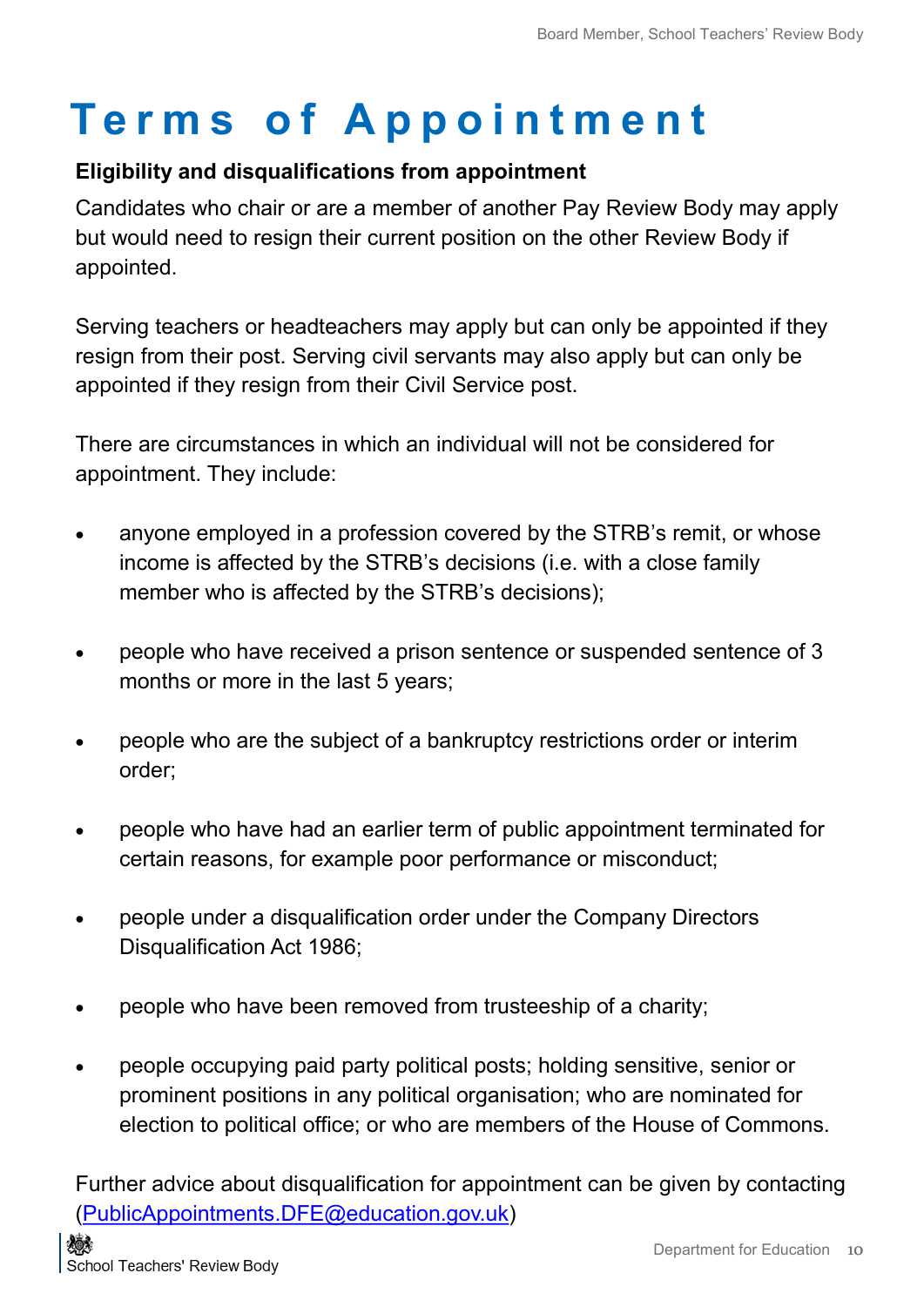#### **Training**

On appointment, members will be provided with an induction led by the STRB secretariat, which is part of the Office of Manpower Economics (OME).

#### **Conduct and standards in public life**

Members are expected to demonstrate high standards of corporate and personal conduct and are required to adhere to the code of conduct for board members and demonstrate a sound understanding of and commitment to the principles of public life, both of which can be found here: [https://www.gov.uk/](https://www.gov.uk/government/publications/code-of-conduct-for-board-members-of-public-bodies) [government/publications/code](https://www.gov.uk/government/publications/code-of-conduct-for-board-members-of-public-bodies)-of-conduct-for-board-members-of-public-bodies, [https://www.gov.uk/government/publications/the](https://www.gov.uk/government/publications/the-7-principles-of-public-life)-7-principles-of-public-life.

#### **Security clearance**

Members of the STRB are required to have or be willing to undergo security clearance (basic check and criminal record check).